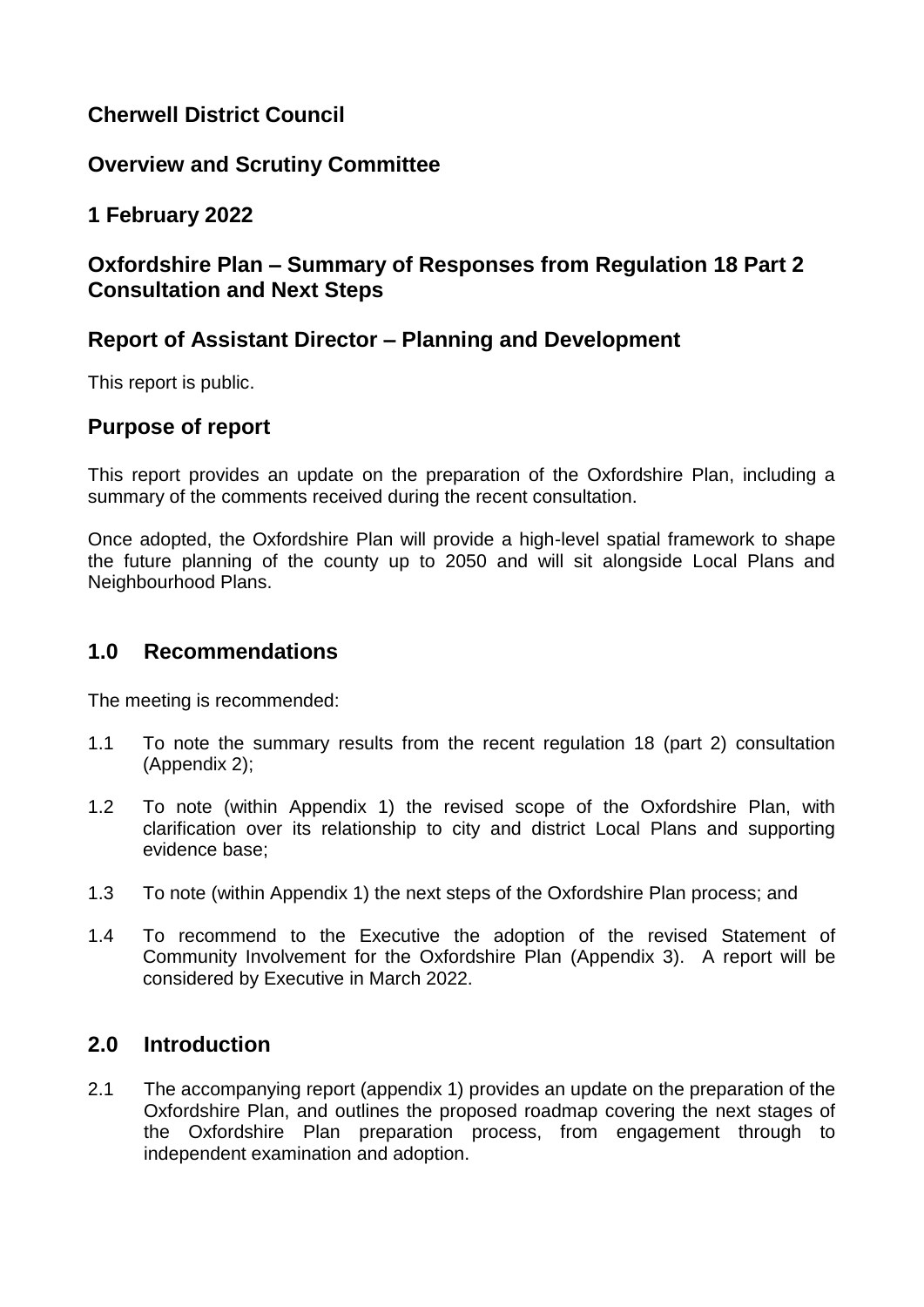2.2 The report has been prepared by the Central Plan Team and is common to all Oxfordshire Authorities who are considering the same material in parallel.

# **3.0 Background**

3.1 Please refer to appendix 1.

## **4.0 Conclusion and Reasons for Recommendations**

4.1 The Committee is being invited to note the updated position on the preparation of the Oxfordshire Plan ahead of a report to Executive. This includes consultation feedback, revised scope and next steps. The Committee is also invited to consider a revised Statement of Community Involvement (SCI) for the Plan and to recommend the SCI's adoption to the Executive.

### **5.0 Consultation**

5.1 Councillor Colin Clarke - Lead Member for Planning.

## **6.0 Alternative Options and Reasons for Rejection**

- 6.1 Recommendations 1.1 to 1.3 are to note the consultation results, the revised scope and next steps only. There are no alternative options. The Consultation Report (appendix 2) is required to meet regulatory requirements. The Committee can make recommendations to the Executive.
- 6.2 Officers consider the proposed Statement of Community Involvement to be robust and appropriate (recommendation 1.4 refers). An SCI is also required to meet statutory requirements. The Committee can make recommendations to the Executive.

### **7.0 Implications**

#### **Financial and Resource Implications**

- 7.1 The work programme review is assessing progress against the existing budget and will identify any financial implications from changes to the work programme and timeline
- 7.2 The next stages of the preparation process may incur additional costs to the overall Oxfordshire Plan budget, in respect of publicity, marketing, retention and extension of existing contracts, consolidation of web-based information, printing and commissioning of consultants to produce interim reports prior to the 'regulation 19' stage. However, efficiency savings can be achieved through the preparation of shared evidence, in-house technical studies, twin-tracked consultations and more efficient use of staff resources and expertise.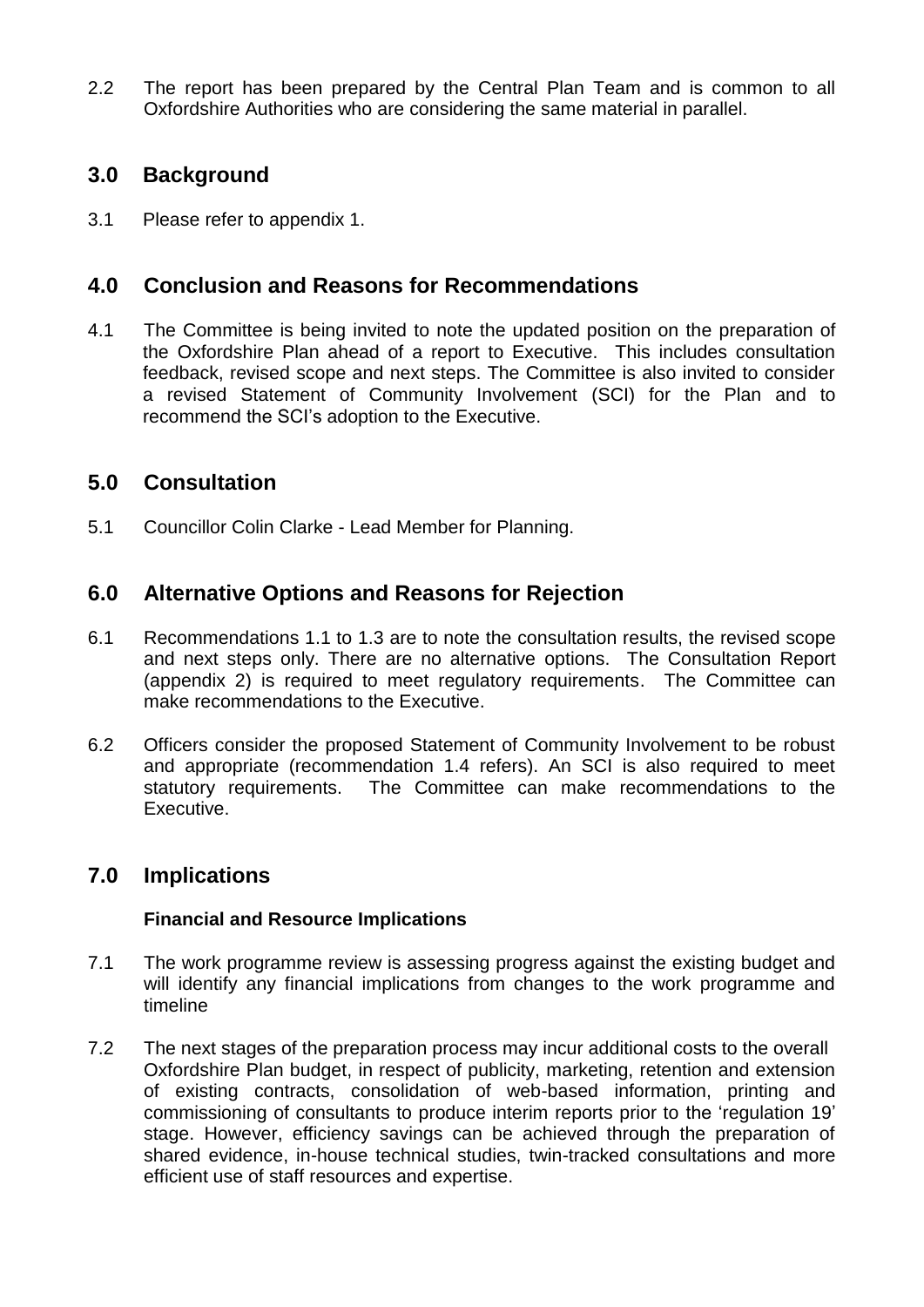7.3 Wherever possible, costs associated with the preparation of joint evidence for the Oxfordshire Plan should be shared equally between city and district councils.

Comments checked by:

Janet Du Preez, Service Accountant Tel. 01295 221570 [janet.du-preez@cherwell-dc.gov.uk](mailto:janet.du-preez@cherwell-dc.gov.uk)

#### **Legal Implications**

- 7.4 The Oxfordshire Plan must be prepared in accordance with the Statement of Community Involvement (SCI) and Local Development Scheme (LDS)<sup>1</sup>. It must also meet the requirements of the duty to cooperate set out in the Localism Act (2011) and the tests of soundness set out in the NPPF. Failure to demonstrate compliance with the requirements set out in the legislation would render the plan incapable of adoption
- 7.5 The SCI must be kept up-to-date and now needs to be updated to reflect the recent lifting of the coronavirus restrictions and progress on the plan to date. Subject to the approval of the five Oxfordshire Local Planning Authorities, the updated SCI (as drafted in appendix 2) will be formally adopted and made publicly available on the Oxfordshire Plan website.
- 7.6 The Local Development Scheme will need to be updated following completion of the work programme review referred to above.
- 7.7 Some of the key risks associated with the preparation of the Oxfordshire Plan have been updated in the light of the recent regulation 18 (part 2) consultation (see appendix 4).

Comments checked by: Matthew Barrett, Planning Solicitor Tel. 01295 753798 [matthew.barrett@Cherwell-DC.gov.uk](mailto:matthew.barrett@Cherwell-DC.gov.uk)

#### **Risk Implications**

7.8 The main risk associated with not proceeding with publishing the updated SCI and Consultation Report is that the Oxfordshire Plan process could be criticised for not complying with appropriate regulations.

Control over risk: Officers have limited control over this risk.

Any risks will be managed as part of the operational risk register escalating to the leadership risk register as and when necessary. Risks associated with the Plan preparation process are presented at appendix 4.

Comments checked by: Louise Tustian, Head of Insight and Corporate Programmes

1

<sup>&</sup>lt;sup>1</sup> Planning and Compulsory Purchase Act of 2004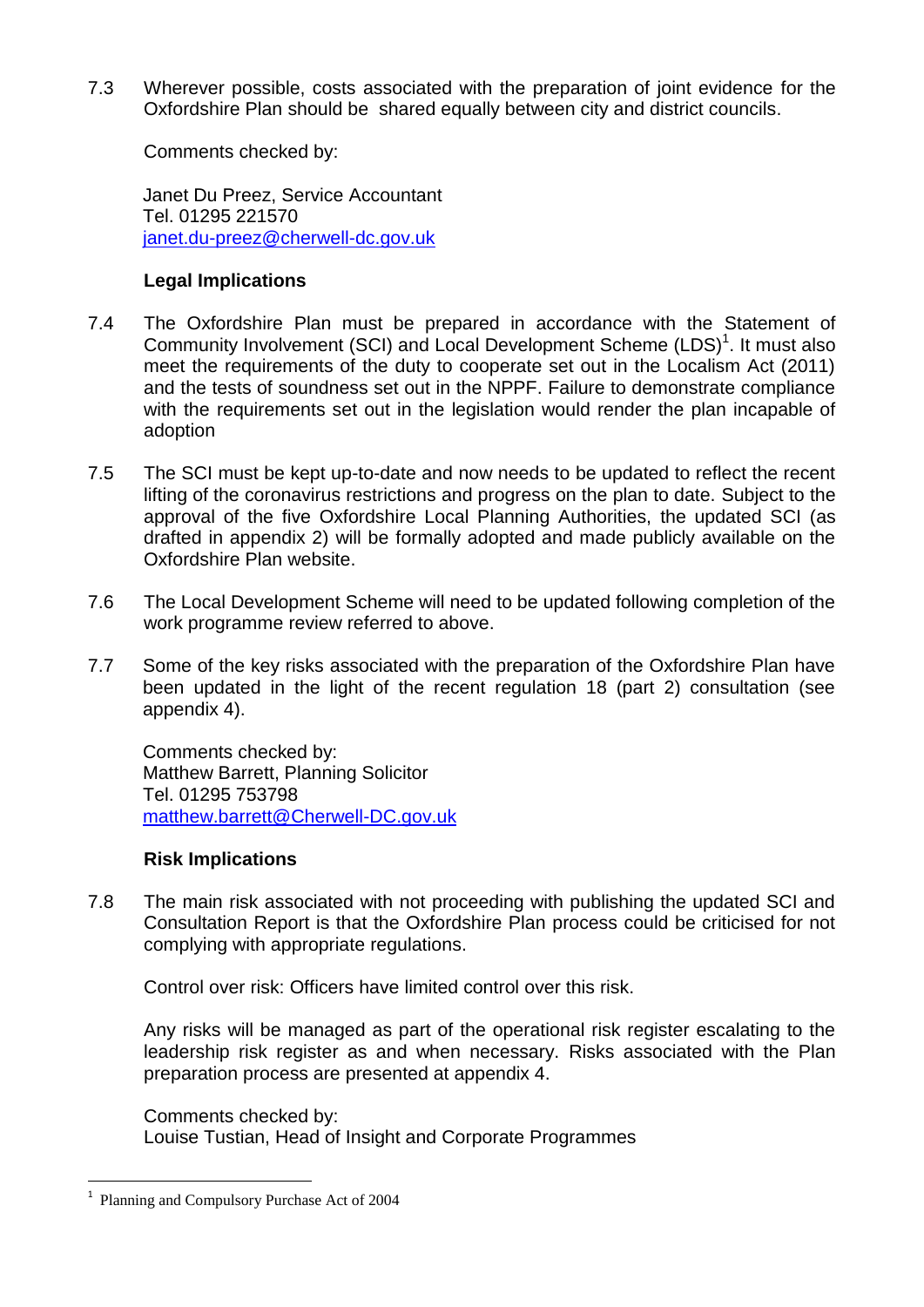### **Equality & Diversity Implications**

7.9 This report in itself makes no recommendations for change in policy but recommends publication of the updated SCI and Consultation Report. The recommendations do not raise equality implications. Equalities Impact Assessments will be undertaken as an integral part of the preparation of the Oxfordshire Plan 2050.

Comments checked by: Emily Schofield, Acting Head of Strategy 07881 311707 [Emily.Schofield@oxfordshire.gov.uk](mailto:Emily.Schofield@oxfordshire.gov.uk)

#### **Sustainability Implications**

7.10 The recommendations do not raise any sustainability implications. Sustainability and tackling climate change will be key strands informing the preparation of the Oxfordshire Plan 2050.

### **8.0 Decision Information**

#### **Key Decision: N/A as not an Executive report**

Financial Threshold Met No

Community Impact Threshold Met: No

#### **Wards Affected**

All

#### **Links to Corporate Plan and Policy Framework**

This report directly links to the strategic priorities from the Business Plan 2021/22:

- Housing that meets your needs
- Leading on environmental sustainability
- An enterprising economy with strong and vibrant local centres
- Healthy, resilient and engaged communities

#### **Lead Councillor**

Councillor Colin Clarke - Lead Member for Planning

### **Document Information**

Appendix 1: Oxfordshire Plan Scrutiny Report Appendix 2: Regulation 18 (Part 2) Consultation Report